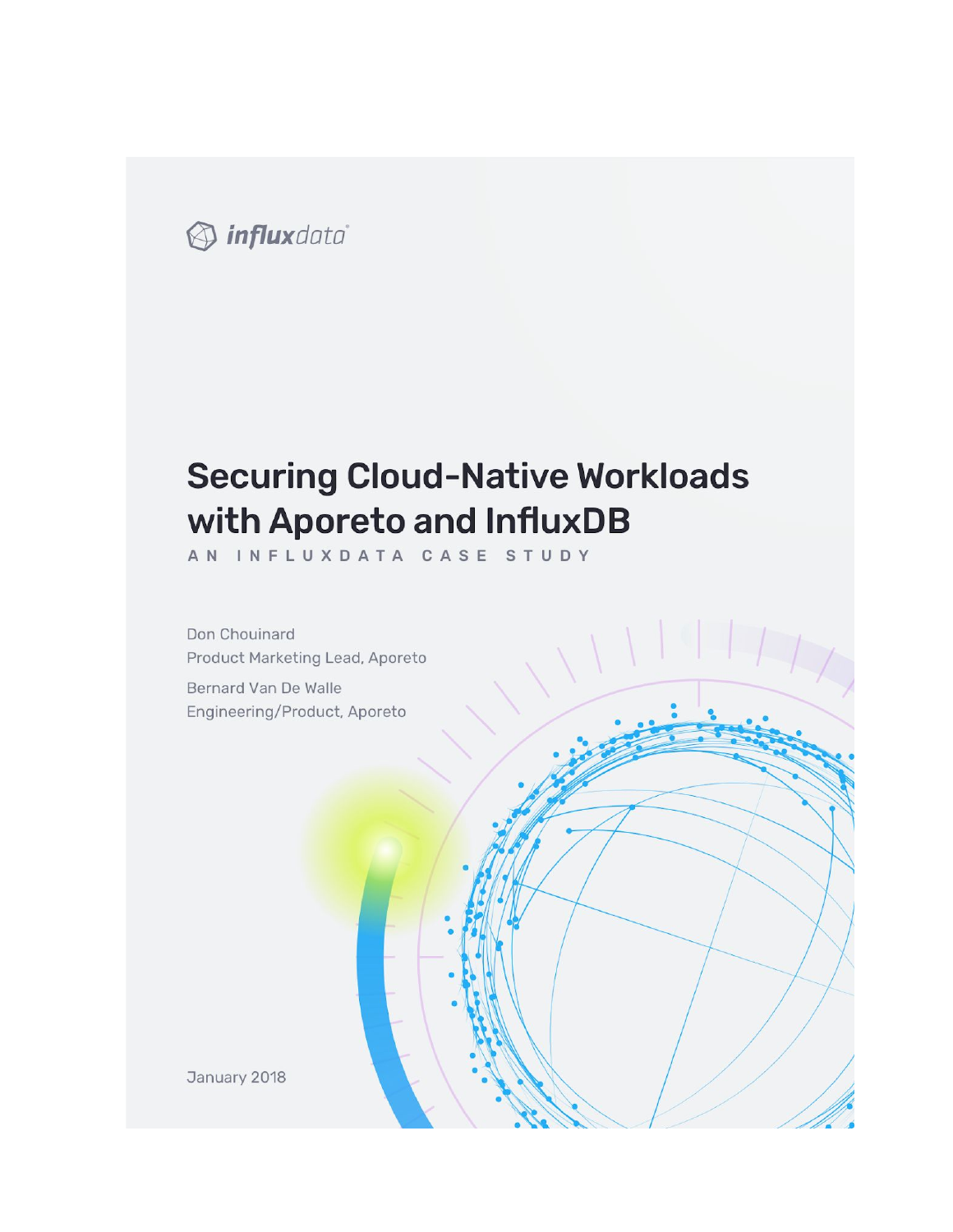# Company in brief

Based in San Jose (California), Aporeto strengthens security and simplifies operations for enterprises with cloud-native and legacy applications in hybrid and multi-cloud environments.

Aporeto is a Kubernetes network plugin that enforces the security policies specified by Kubernetes NetworkPolicy resources in a scalable way. It goes further to extend and strengthen the security of Kubernetes workloads with automatically generated trusted identities for workloads; automated creation of editable security policies; distributed enforcement for scalability; security policies that request AES-256 encryption; real-time and historical visibility of security; alerts for anomalous behaviors; and reduced complexity for DevSecOps whose applications can span Kubernetes and non-Kubernetes environments.

Aporeto believes the best security model enables your developers to move fast with microservices and untethers your team from "walled" network infrastructure. Aporeto is committed to building trusted relationships with people and between applications.

## Case overview

Aporeto wanted to overcome the problems inherent in traditional perimeter security to provide an unsurpassed security posture for enterprises. In migrating legacy and cloud-native workloads to hybrid and multi-cloud infrastructures, enterprises were straining traditional security practices to the breaking point.

Aporeto's solution secures cloud-native workloads without complex network gymnastics by attaching security to individual application components, through a new security model that uses InfluxDB to ingest and store longitudinal data for visualization and troubleshooting. InfluxDB secures the history of all flows and workload events for Aporeto's solution, thereby providing visibility into security metrics and events and delivering improved security for Kubernetes and other cloud environments.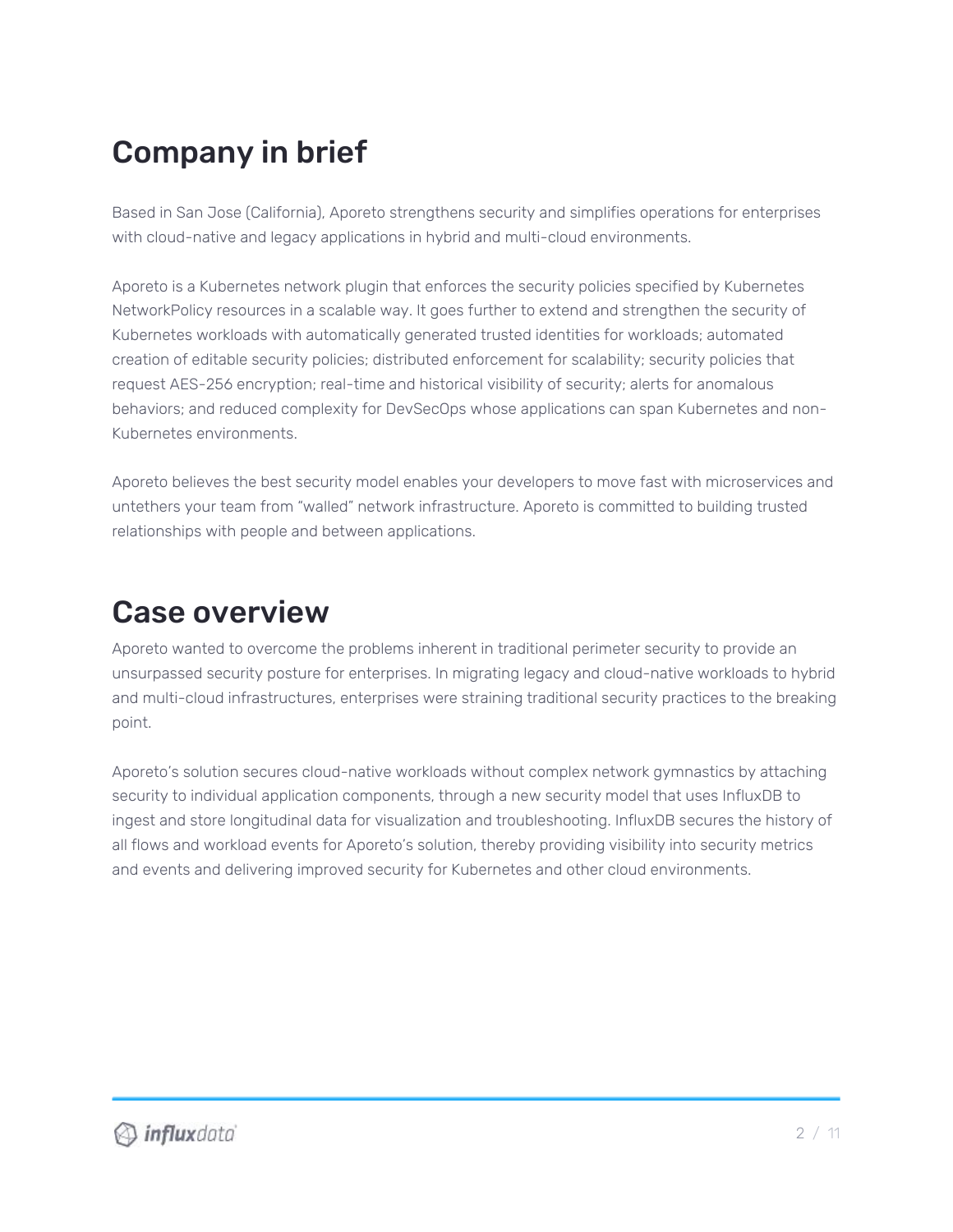| <b>Feature</b>                                           | <b>Kubernetes</b> | <b>Kubernetes</b><br>w/ Aporeto |
|----------------------------------------------------------|-------------------|---------------------------------|
| <b>Compatible with Kubernetes NetworkPolicy</b>          |                   |                                 |
| Control ingress & egress traffic                         |                   |                                 |
| Control traffic based on TCP/iP addresses and ports      |                   |                                 |
| Control traffic based on strong component identities     | Ø                 |                                 |
| Editable security policies are automatically generated   | ⊗                 |                                 |
| Uses a highly scalable Kubernetes network plugin         | ☎                 |                                 |
| Easiest way to set up and keep security setting current  | ⊗                 |                                 |
| Easily request data encryption between pods              | ☎                 |                                 |
| Real-time and historical visibility of security & alerts | ☎                 |                                 |
| Spans Kubernetes and non-Kubernetes environmnets         | $\bm{\times}$     |                                 |

*"With our product, which uses InfluxDB, people can achieve much stronger security than they otherwise would. The operations become simpler rather than more difficult. When this is used, no changes need to be made to the source code."*

*Don Chouinard, product marketing lead*

## The business problem

Aporeto wanted to meet enterprises' need to secure their hybrid cloud and multi-cloud environments. Adoption of the cloud, microservices, and containers in modern IT architectures has created new security concerns, for which existing security methods and tools are inadequate as they were designed for working on-prem with monoliths at a slow pace. Trying to secure all these dynamic application components using traditional IP address range rules was not useful. As architectures become cloud-native, and as they break apart and decompose the monolith, a new security model is needed where protection – rather than being tied to IP address ranges – is instead tied to the application components themselves. Such a model would work consistently across sites and clouds, provide real-time and historical visibility, and decouple security from the network infrastructure. It would follow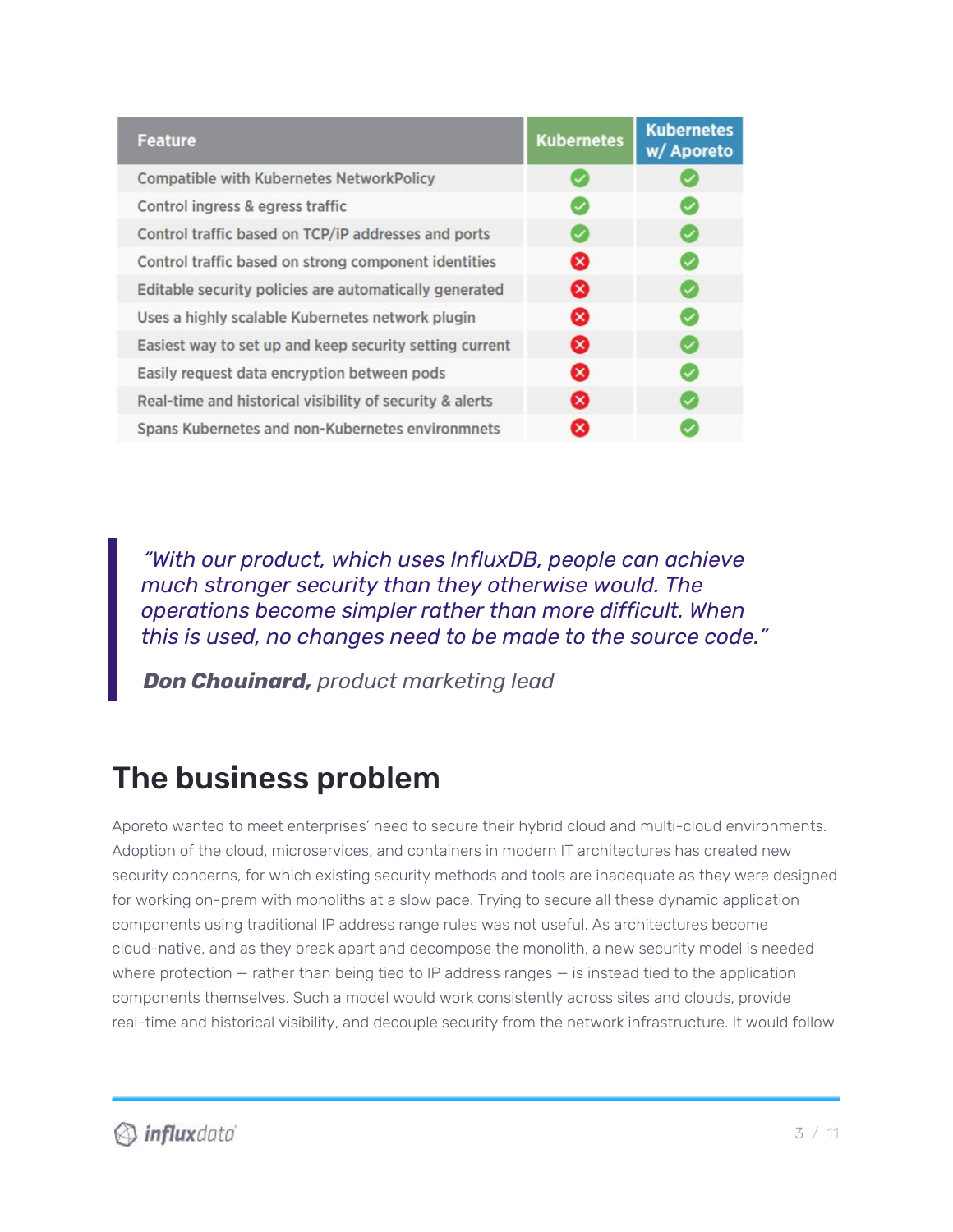the application components even in large numbers, anywhere anytime. Based on that model, Aporeto set out to create a solution that would meet DevSecOps' cloud-native security requirements:

- No IP address range gymnastics (over 50% of rules could be obsolete)
- Protect application components (assume zero internal or external trust)
- One consistent model (span sites and clouds)
- No changes to source code (to avoid slowing down developers and innovation)
- Codify security (integrate into customers' CI/CD toolset)
- Auto-generate Security Policies (observe running application)
- Clear security visibility (real-time & historical for debug)
- Zero touch end-end encryption (applied with a security rule)

Aporeto realized that in today's highly competitive world, developers need to be able to just plow forward, developing new capabilities that fuel the business and its success factors — not be concerned with having to pepper code throughout everything they're doing in order to address security.

## Technical journey

*"Imagine if security were just attached to the application components. All of the problems go away. Now, security is always current, it's easy to keep up, security follows the application components wherever they run, however many of them there might be at any given time."*

### *Don Chouinard, product marketing lead*

To solve its business problem, Aporeto needed to provide an alternative to IP Address based Security, which does not work due to numerable unintended access routes, zero visibility, and the difficulty of figuring out which IP-address rules need to be changed. Instead, Aporeto sought a solution that provides fine-grained security for each application component, wherever it runs. This would provide stronger security that is always current, provide no unintended access paths, would be easy to administer, and would require zero changes to code.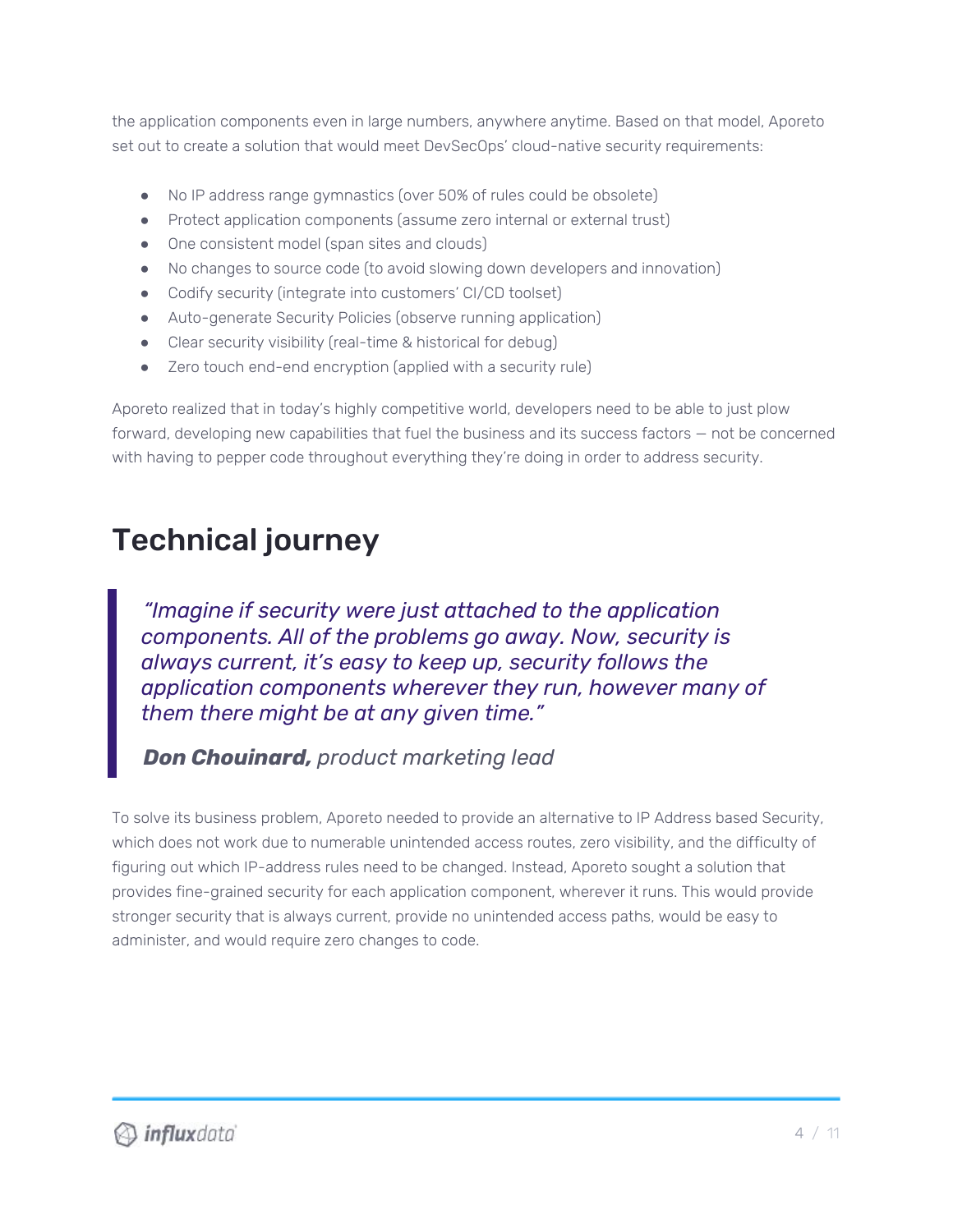#### Kubernetes Network Access Control



Yet monitoring and enforcing every single event into your cloud or cluster (for example, Kubernetes cluster) generates a lot of different events. So Aporeto needed a time series database to monitor and record those events, and then replay them for auditing and logging purposes. They sought to record two types of events:

- Process/container events (containers going up or down)
- Flow/connection events between different components (the web client generates an HTTP request to the frontend at a specific moment, which also generates a request to the database in backend, with each flow event being accepted or rejected and generating a full point in time into the time series database).



#### Why a Time Series Database?

**D** influxdata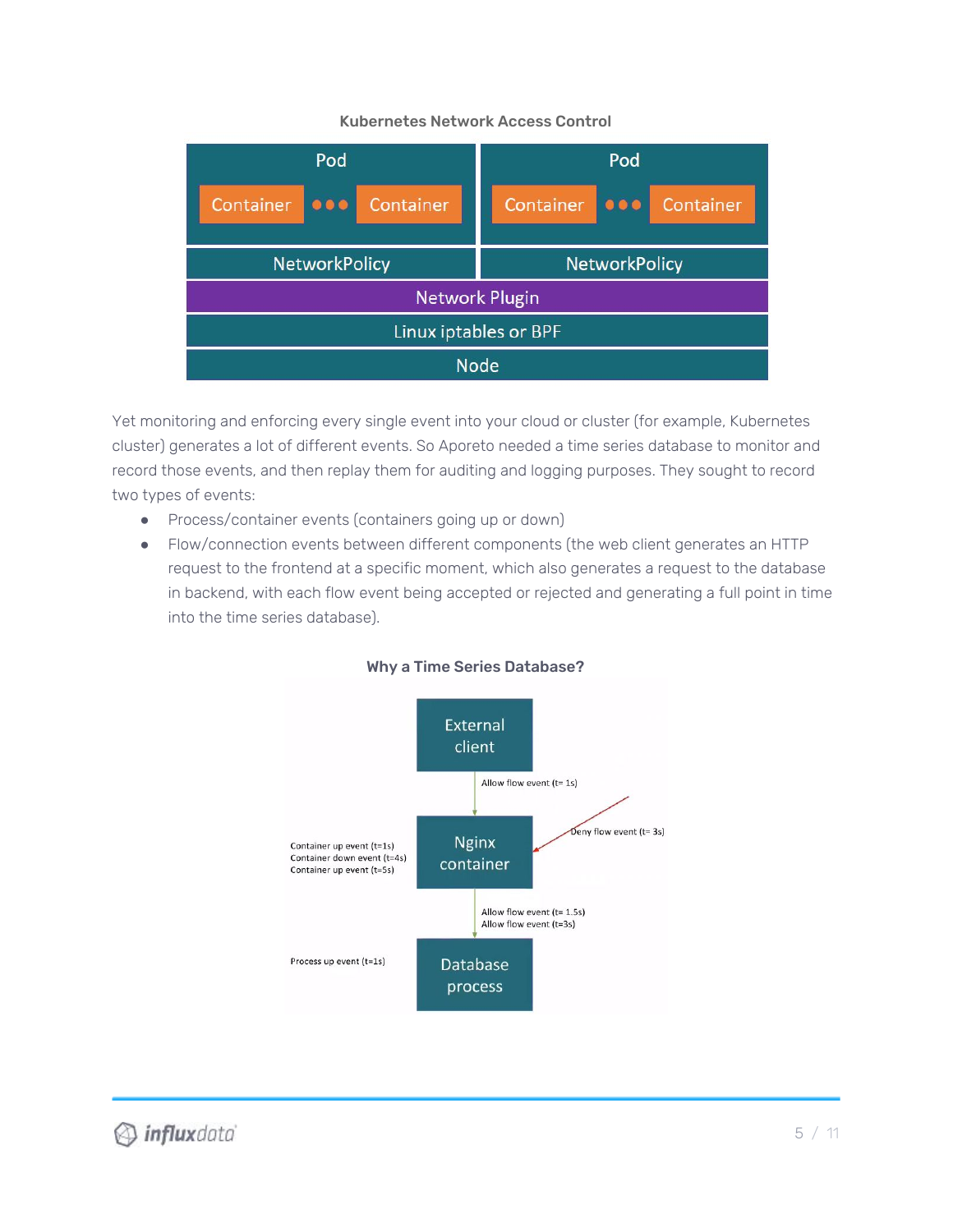Aporeto needed to record all these events to show what happened in a given cluster over a given period as well as to see which container or processing unit was trying to connect to which other processing units. Every new TCP or UDP connection occurring would generate an event and push it to the time series database. Given the critical role of such a database to actualize Aporeto's solution, the database had to meet certain requirements.

## The solution

*"When we decided to use a TSDB to do this, the biggest requirement for us was to have a very high ingestion rate. By the end of the day, we chose InfluxDB, mainly because it was very easy to set up in HA, and also because it was written in Go."*

### *Bernard Van De Walle, engineer*

### Why InfluxDB?

Aporeto's selection criteria for a metrics database were:

- Time series with fast ingestion rate
- High Availability
- Easy to use

Based on these criteria, and after considering Cassandra, MongoDB, HBase, KairosDB, and OpenTSDB, Aporeto chose InfluxDB because of its:

- High Availability model
- Performance
- **•** Low complexity
- **•** Licensing model
- **•** Extensibility
- As-a-service and on-prem editions

Leveraging the properties of InfluxDB for its solution, Aporeto delivers:

- Security based on identities of application components
- Authorization process enforced by Aporeto enforcer + access policies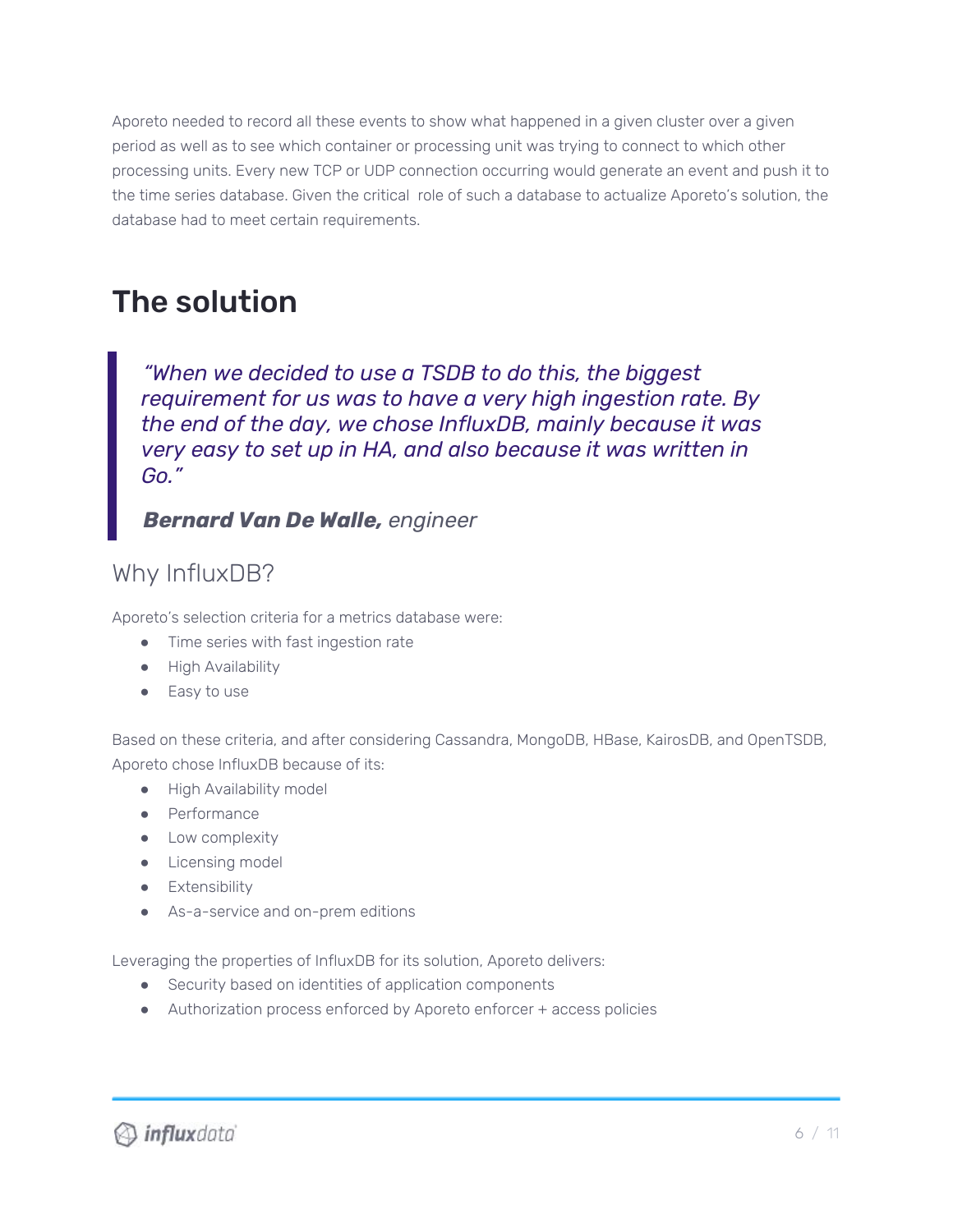- One consistent security model
- Fine-grained security for individual services
- Access based on multiple factors beyond user ID
- Security solution that's easy to administer and keep current
- Unrivaled security posture visibility

Aporeto's solution decouples security from the source code and underlying network infrastructure. Because security policies are associated with workload identities rather than being implemented with a patchwork of network settings and IP-oriented rules, they are more natural for DevSecOps to use and always remain current, even for large dynamic runtime environments where workloads are frequently spinning up, shutting down and moving. Protecting individual application components with fine-grained, automatically generated security policies protects organizations from security breaches that originate from within due to malicious intent or human errors. Aporeto provides one consistent security model that works uniformly across data centers, public clouds, private clouds, availability zones, VMs, and bare-metal servers that may be using any infrastructure or orchestrators, without requiring changes to source code.

## Technical architecture

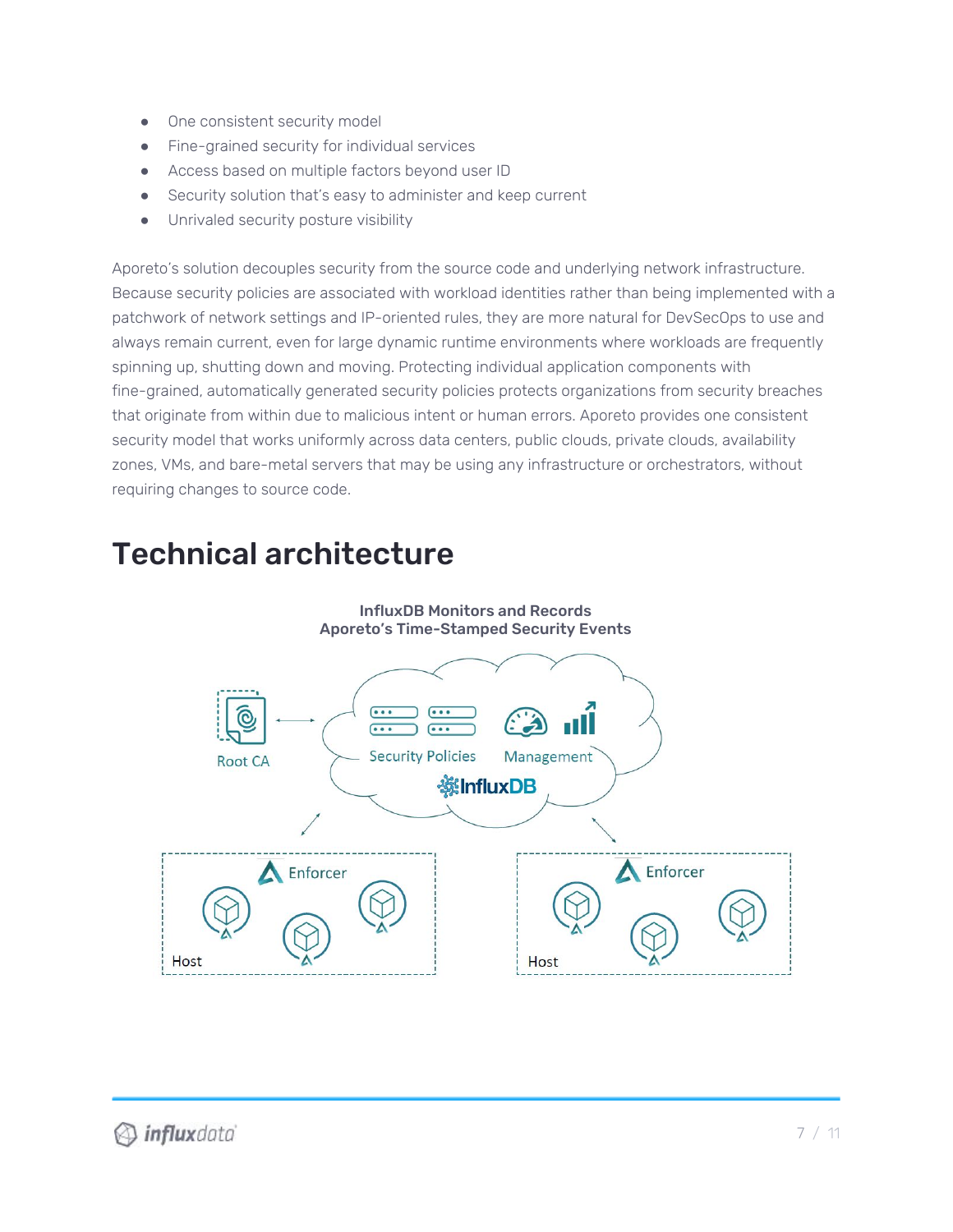*"InfluxDB is absolutely central to the Aporeto solution...It gives us the awesome performance profile that's required for the huge-scale environments that our customers are putting us to use in, and the complexity is very low."*

### *Don Chouinard, product marketing lead*

Aporeto uniquely identifies each application component, then uses enforcers and auto-generated security policies:

- The Aporeto Enforcer is a proxy, sitting in front of the TCP/IP services, and is easy to deploy onto each host under your control — be it physical, virtual, on-prem or in a cloud.
- The Enforcer oversees and optionally blocks trac per the security policies.
- Using the Zero Trust Model, no services are permitted to communicate with any other services or access any resources unless explicitly allowed by an Authorization Policy. This changes the security perimeter from being around the application to being around each service and resource, providing fine-grained security and addressing the "M&M" problem (the land-and-expand attack where hackers get past the hard outer shell and then gorge on the "gooey" inner center to get all the privileged credentials they're seeking).
- Using artificial intelligence methods, Aporeto makes establishing Authorization Policies easy and intuitive, enabling new application components to have the same level of security around them as older components, so that the overall application is protected. Security policies are auto-generated as the enforcer observes the running application. Because they are patterned after human language, security policies are easy to understand and edit.



#### Aporeto Enforcer must explicitly allow all interactions within the distributed application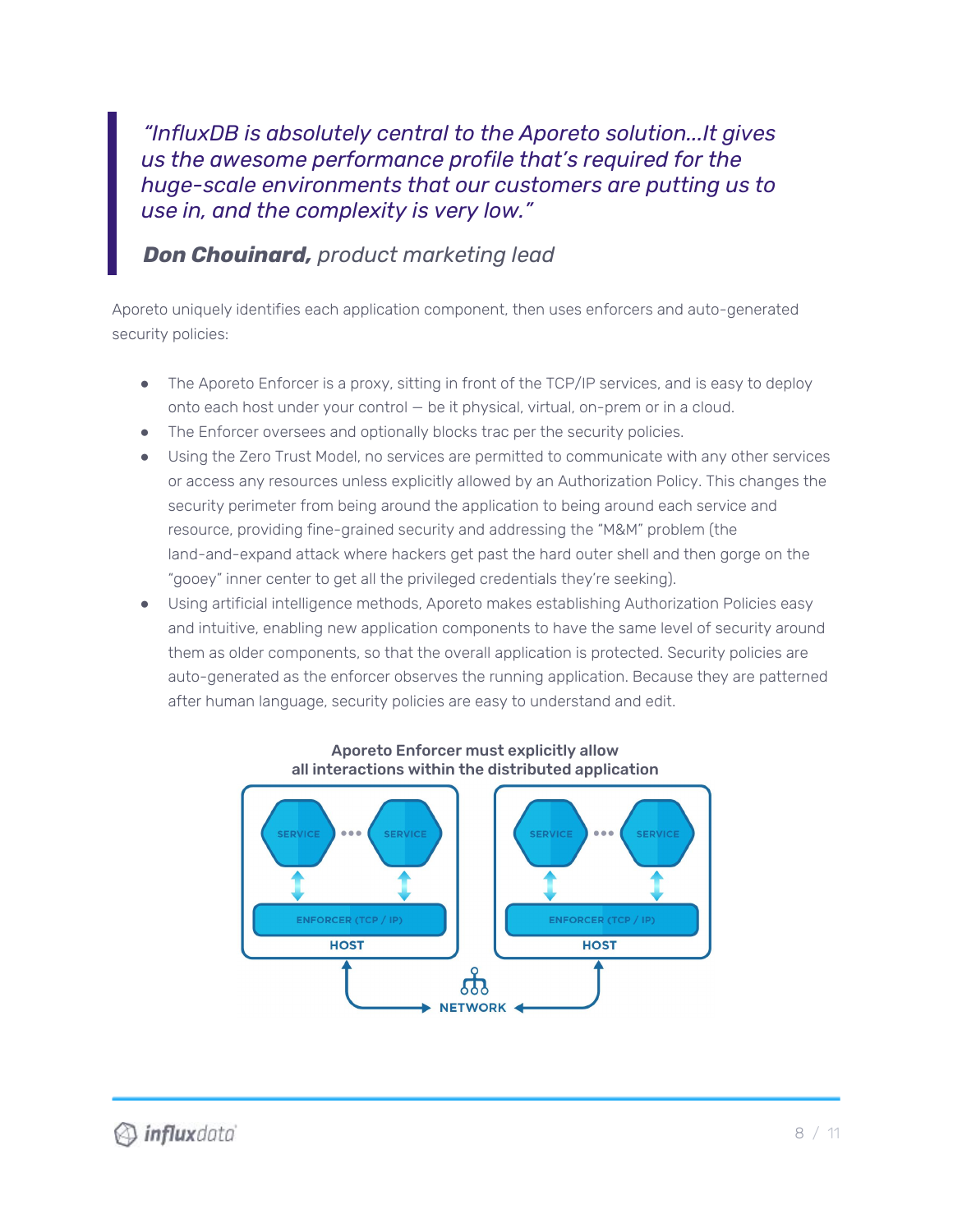- Each of the enforcers sends detailed monitoring information to a centralized, scalable analytics engine (InfluxDB time series database) — in the cloud — that provides analysis, alerting, and application security dashboards.
- InfluxDB is queried with all the events that all the enforcers are pushing to it, and displays the metrics and flows for the chosen time intervals.

Aporeto's architecture enables it to provide great dashboards, good visibility into application components and their security, and advanced analytics to protect against potential events in the horizon that may not yet be visible. This clear visibility of the real-time and historical security posture is easy to understand and maintain, regardless of where workloads are running. Just by creating a security policy, workload traffic can be encrypted by Aporeto with AES-256 encryption with no key management burden.

#### **AUTHENTICATION APPLICATION SEGMENTATION AUTHORIZATION RESOURC ENCRYPTION SERVICE ENCRYPTION SECRETS MGMT. PROCESS MONITORING REAL-TIME POLICY MONITORING, ENFORCEMENT ENFORCEMENT**

### Services Provided by the Aporeto Solution

## Results

*"A lot of people have no idea what's going on in Kubernetes' cluster or Docker set of hosts or containers. With this solution, what you can do with InfluxDB is push all that information and get inside, and then apply security rules on top of it."*

*Bernard Van De Walle, engineer*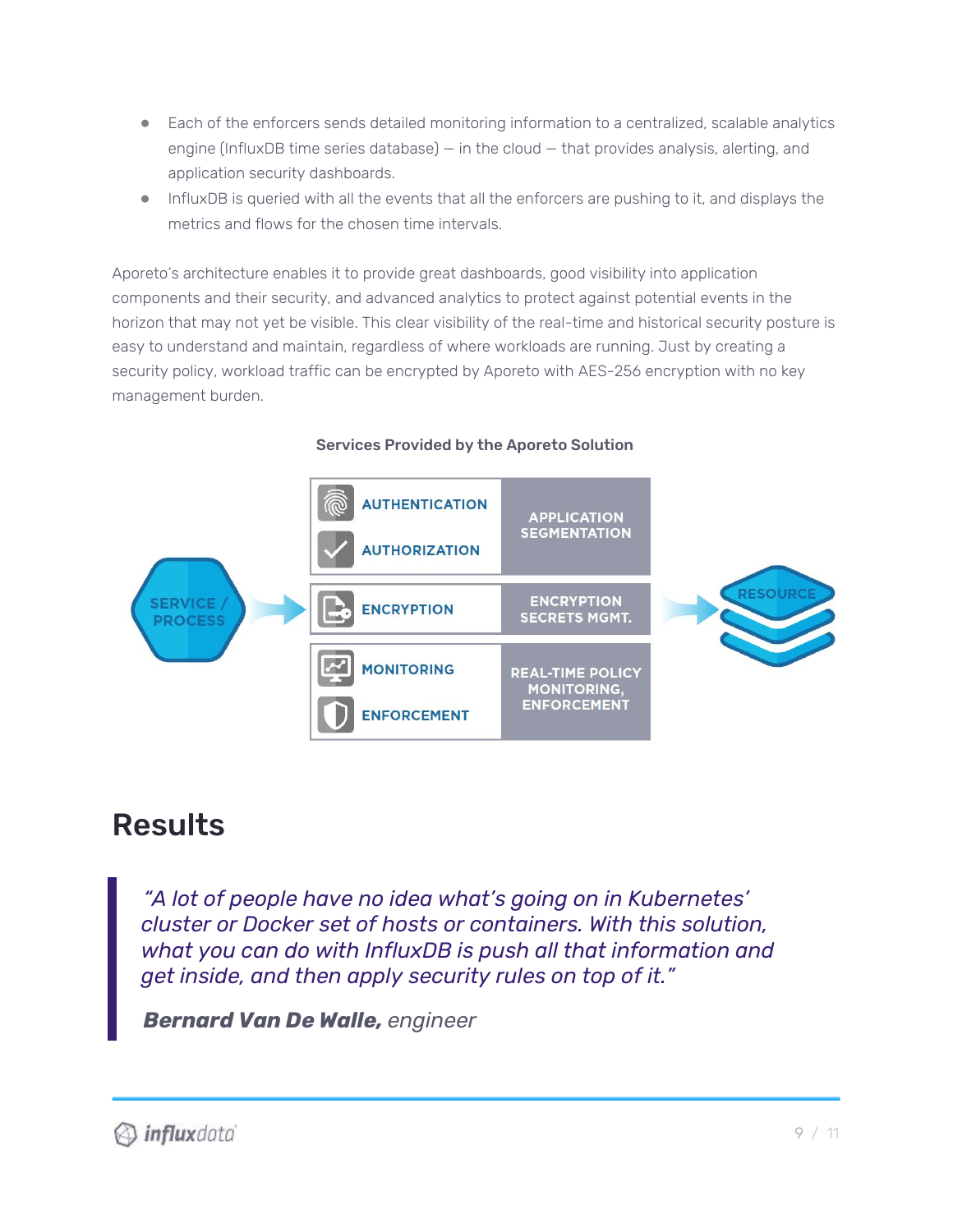With Aporeto, security can now be codified and built into the CI/CD pipeline. The Aporeto solution was designed with cloud workloads in mind: it automatically enforces sound security policies, solves the "M&M" problem, and allows enterprises to leverage open source without opening themselves up to unnecessary security risks.

The Aporeto solution enables enterprises to:

- Confidently, securely and effectively leverage hybrid cloud resources to meet business objectives
- Move beyond the flawed perimeter security model to the state-of-the-art Zero Trust Model recommended by National Institute of Standards and Technology (NIST), which is ideal for cloud workloads

Further, the insufficient role-based access control (RBAC) model is supplemented with contextual information to deliver the highly effective Attribute Based Access Control (ABAC) model, which NIST also recommends.

By delivering stronger security, simpler operations, and zero-touch for developers, Aporeto's cloud-native solution bridges the "new" and "old" IT worlds, creating pathways to growth that start wherever enterprises are in their cloud journey.

With Aporeto, the velocity of innovation is no longer impacted by security, and the historical view made possible — which provides the ability to go back in time for forensic purposes — reveals what is happening with an enterprise's security posture at all points in time. Using InfluxDB, Aporeto is fulfilling its promise of "Security Transcending Clouds."

## About InfluxData

InfluxData is the creator of InfluxDB, the open source time series database. Our technology is purpose-built to handle the massive volumes of time-stamped data produced by IoT devices, applications, networks, containers and computers. We are on a mission to help developers and organizations, such as Cisco, IBM, PayPal, and Tesla, store and analyze real-time data, empowering them to build transformative monitoring, analytics, and IoT applications quicker and to scale. InfluxData is headquartered in San Francisco with a workforce distributed throughout the U.S. and across Europe.

### [Learn](http://www.influxdata.com/) more.